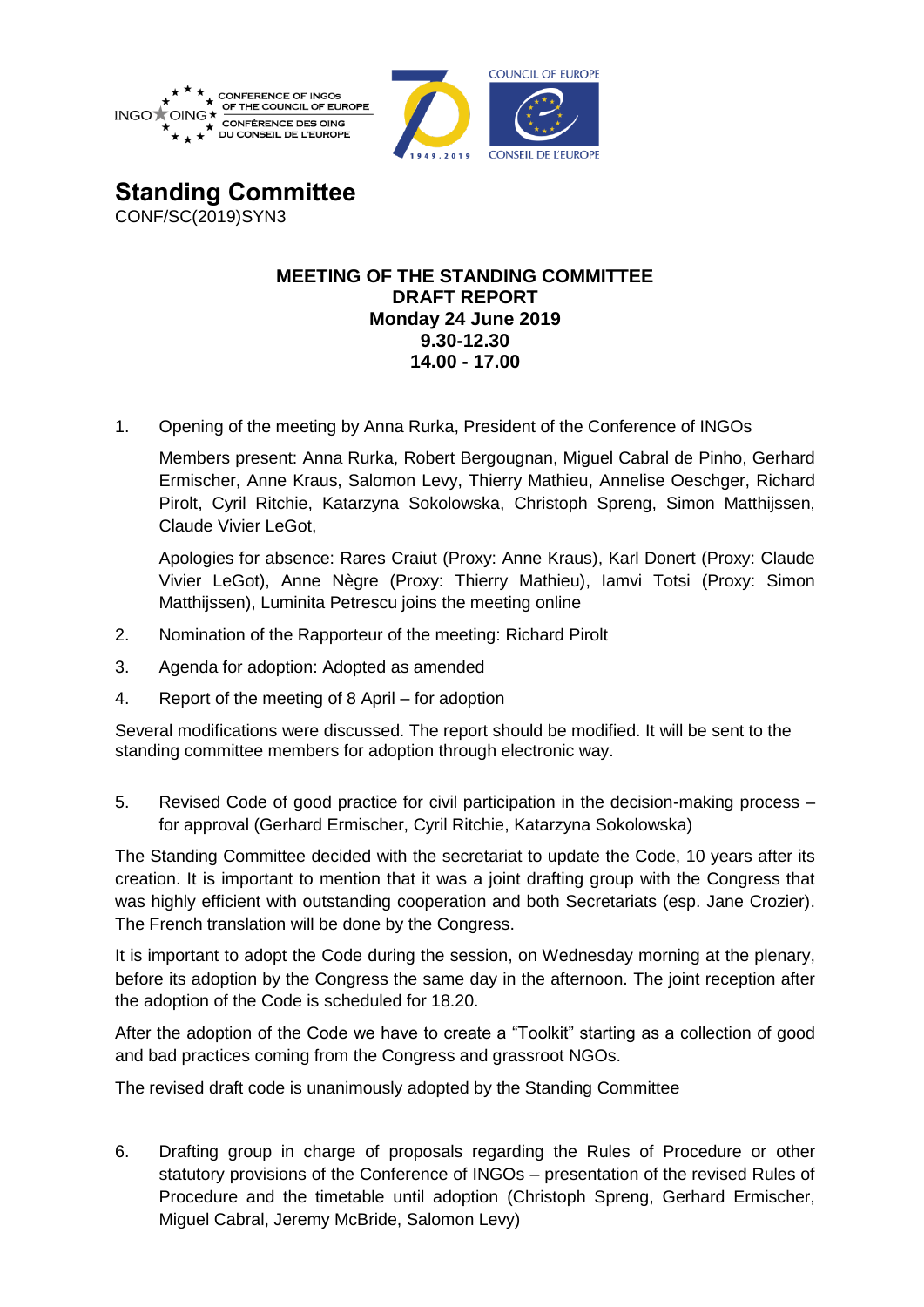Jeremy McBride couldn't join the meeting because of a work-related trip to Ukraine. The working group has met and drafted the 3 parts of it. The group has been working on the English version – so it is the lead version. The drafted document has been presented by Christoph Spreng. The SC has to agree on the Explanatory Note presenting the principle direction. The consultation of Standing Committee members and Honorary Presidents on the revised version of the Rules of procedure will take place till the  $15<sup>th</sup>$  of August. After the drafting group will finish with the comments from the Standing Committee there will be an official translation into French. The consultation of INGO members will start afterwards with the possibility to send the modifications until the end of November. During the October session we will have a debate with NGOs members on the document. The document will be sent to the Legal Service of the Council of Europe and be finalized until February. It will be sent out to the member INGOs (amendments procedure) in order to be presented for adoption during the Spring session in April 2020.

Vote on the Explanatory Note and general orientation: 4 against, 12 in favour. The general orientation is approved by the Standing Committee

Vote to prolongue of the mandate of the group: 0 against, 1 abstention and 15 in favour

7. Requests for participatory status: Standing Committee Opinion

Discussion on what we understand as partnership and memberships of the organisations. The SC members are asked to give their opinion which of the requests for participatory status should be approved and which not. Deadline: Sunday, 30/06. – decision

8. Answers to the satisfaction questionnaire (Katarzyna Sokolowska)

38 answers received, this is about 12% of the members. Katarzyna Sokolowska asks the chairs and vice-chairs of the thematic committees to look into the questions. Members want more space at meetings with limitations to numbers of speakers (no big panels without exchange), more breaks and interactive elements

Other wishes:

- Annual dinner: generally good, some would like it earlier in the week, warm food
- Introductions into sessions
- Documents earlier in advance to sessions
- Video transmission
- Less experts and super important people but more space for them as INGOs

A follow-up of the questionnaire is planned, this time it represents a small share of the conference, we cannot draw lessons very well.

9. Preparation of the autumn session (October 2019) (for discussion and approval of the draft calendar)

General topic: migration, (post)migratory process. The session will be shorter Problems: Thematic Committees should not meet on Monday afternoon

The Plenary on Wednesday morning should be fix because of the vote for the Code.

WGs cannot meet at the same time as Thematic Committees or the Plenary.

Decisions:

The planning of the meeting of the thematic committees in the future calendar of the sessions will take place at the base of a rotation.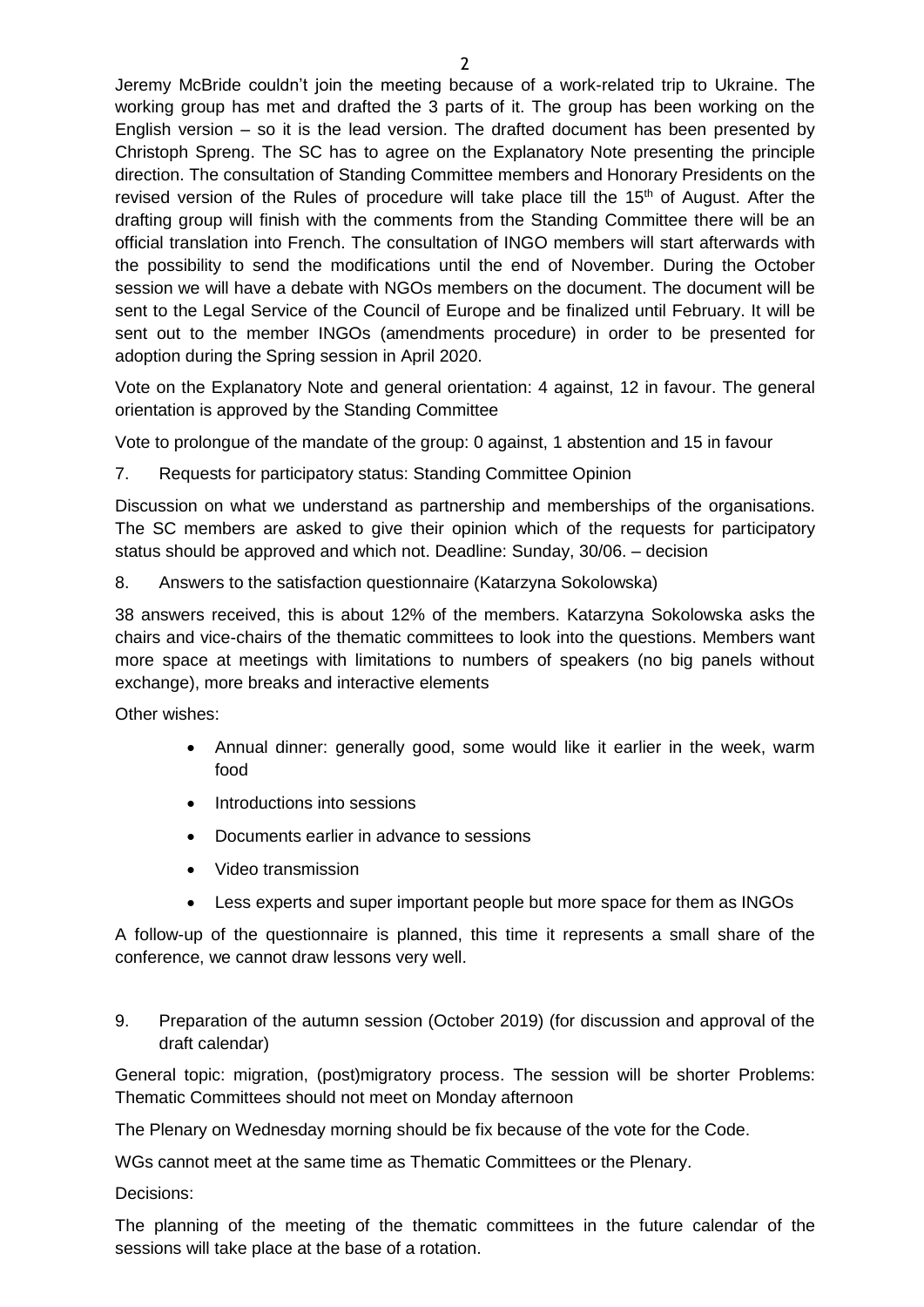The common workshop on monitoring for the thematic committees is postponed for the next session (April 2020).

During the Thematic Committee meetings there will be a space for the cooperative work of the working groups of each committee.

The exhibition about women in migration will be organised in the Palais thanks to collaboration with Action for Women and Quaker of European Affairs.

The projection of the film "Grand H" and a debate will be organised in Cinema Odyssey.

The relevant external partnership will be built around these two events.

10. 17 October 2019 – ceremony on the occasion of the International Day for the Eradication of Poverty

This year the transversal working group will prepare a 45-minutes ceremony with politically relevant people from the CoE and the City of Strasbourg, topics: decent housing, children, migrants.

Next year a bigger event on the application of the Social Charter in the member states will be organized, depending on the budget.

11. Conclusions of the CM session in Helsinki (17 May 2019)

Anna Rurka tells about a tight reaction as the  $1<sup>st</sup>$  draft mentioned the INGO Conference just on the last sentence, but after interventions (Ambassadors of Poland) there was a last minute amendment. Still we should take our power to implement the decision.

12. Future of the Conference of INGOs in the light of the Council of Europe reform

Mary-Ann Hennessey gives an overview of the current situation with the contingency plan. DG2 will have the biggest cuts; the youth sector will be moved to the partial agreements. 250 posts will be cut, as there will be no money nor staff for the INGO Conference. We are at the process of preparation for 2020 and 2021 annual budget. There are 2 lines:

- 1. Regular plan
- 2. The announced cuts of 48 %.

The adoption of the budget will be in September. Decision: depending on evolution of the situation, we have to inform our members about the situation.

13. World Forum for Democracy: Is democracy in danger in the information age? (6-8 November 2019) - Standing Committee contribution

The proposal made by the Working Group on freedom of expression and freedom of journalists under the HR Committee is accepted as a Forum Talk (new format). The Event will be sponsored by Conference, Standing Committee's members should be present from 6- 8 November.

- 14. Invitation for support / partnership: ('20)
	- a. Call to action for tomorrow's volunteerism France Voluntaries (for decision) - approved
	- b. IFSW Europe Conference, Vienna 9 September Workshop entitled "Human rights and participation of service users to the design of social policy (for information)